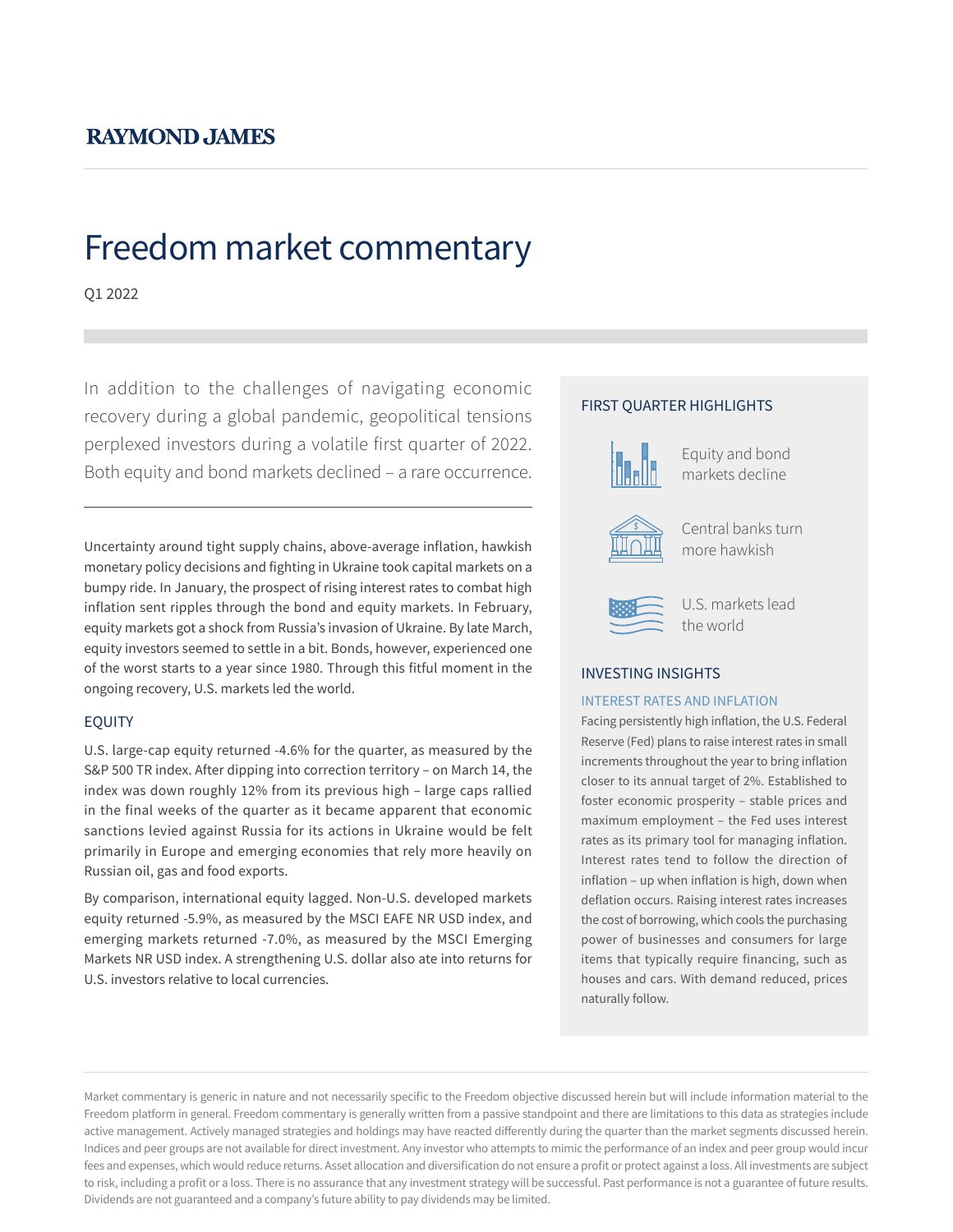Though much of the world is emerging from pandemic-related restrictions, consumers flush with cash continue to focus on goods rather than services such as travel, dining and other forms of entertainment. This increased demand comes while supply chains are still constrained – a combination that fuels inflation.

#### EQUITY POSITIONING IN FREEDOM PORTFOLIOS

The Asset Management Services (AMS) Investment Committee, which oversees Freedom portfolios, has a positive view of equity based on the outlook for continued economic growth. As such, portfolios aligned with objectives that focus on capital appreciation – balanced, balanced with growth, growth and global – are overweight equity. Within equity allocations, all Freedom portfolios are overweight U.S. equity, primarily large caps, based on the committee's belief the United States is better positioned than the rest of the world for steady growth.

The committee has a cautious view of non-U.S. developed markets equity, where the pandemic remains disruptive and the effects of sanctions limiting Russian imports are being felt. The committee has a neutral view of emerging markets equity, where recent underperformance could make additional exposure more attractive.

#### EQUITY RETURNS

Source: Morningstar as of 03/31/2022

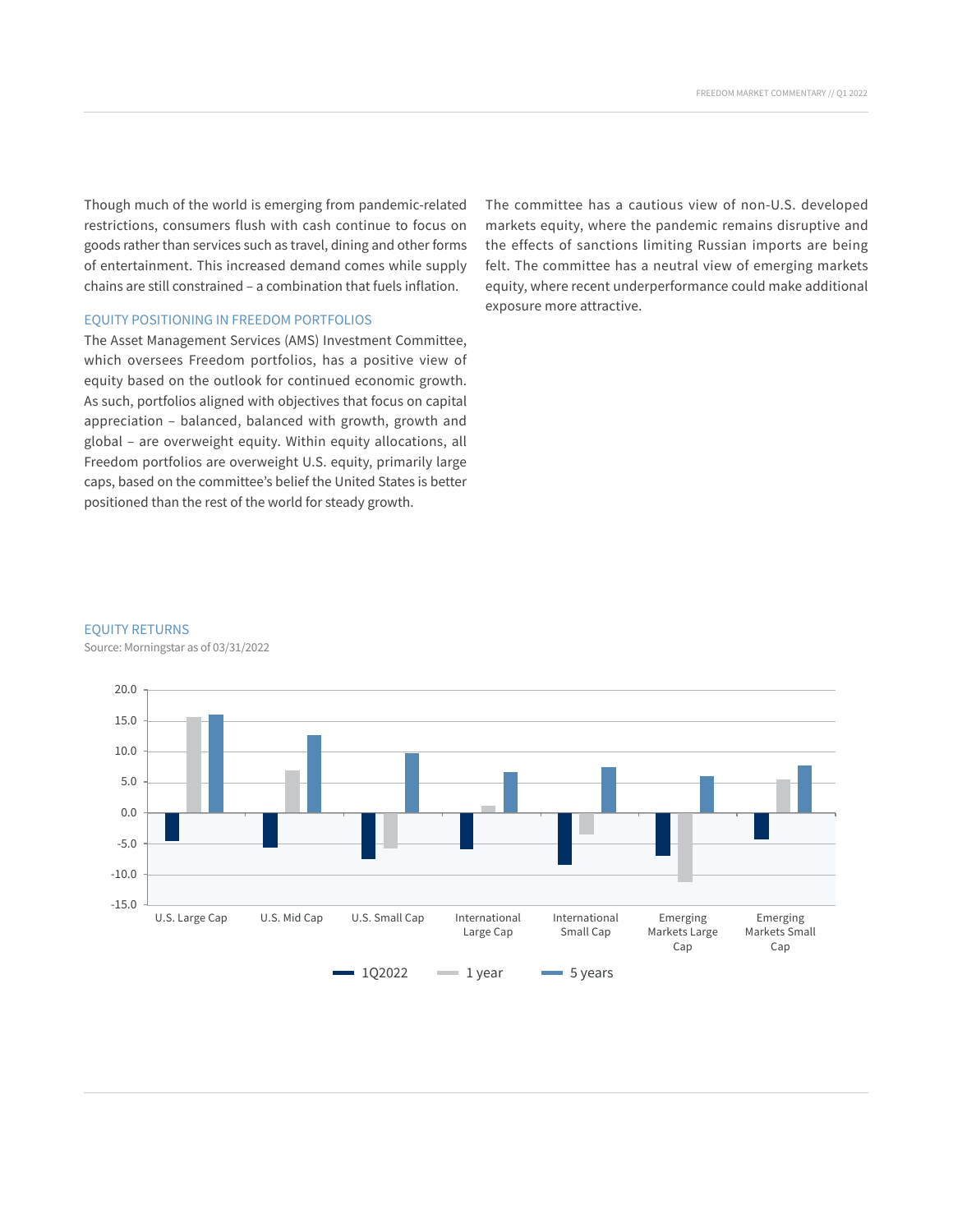# FIXED INCOME

Core fixed income returned -5.9% for the quarter, as measured by 5.0 the Bloomberg U.S. Aggregate Bond TR index – among its worst first-quarter performances in decades. Where the equity markets have the ability to digest monetary policy decisions and move on, bond prices are tied closely to interest rate movements. And when rates go up, prices go down.

In March, the U.S. Federal Reserve (Fed) implemented the first of several forecasted rate hikes – a 0.25% increase that brought the federal funds rate to a range of 0.25% to 0.50%. The Fed plans to  $\frac{1}{2}$  take a methodical approach to raising rates – five or six increases of 0.25% during the year – but could bump to 0.50% if warranted. Large Cap

### FIXED INCOME POSITIONING IN FREEDOM PORTFOLIOS

The AMS Investment Committee holds a cautious view of fixed income, believing the equity markets offer better opportunities. Bonds, however, continue to have value for their ability to mitigate risk during an equity downturn.

#### FIXED INCOME RETURNS

Source: Morningstar as of 03/31/2022

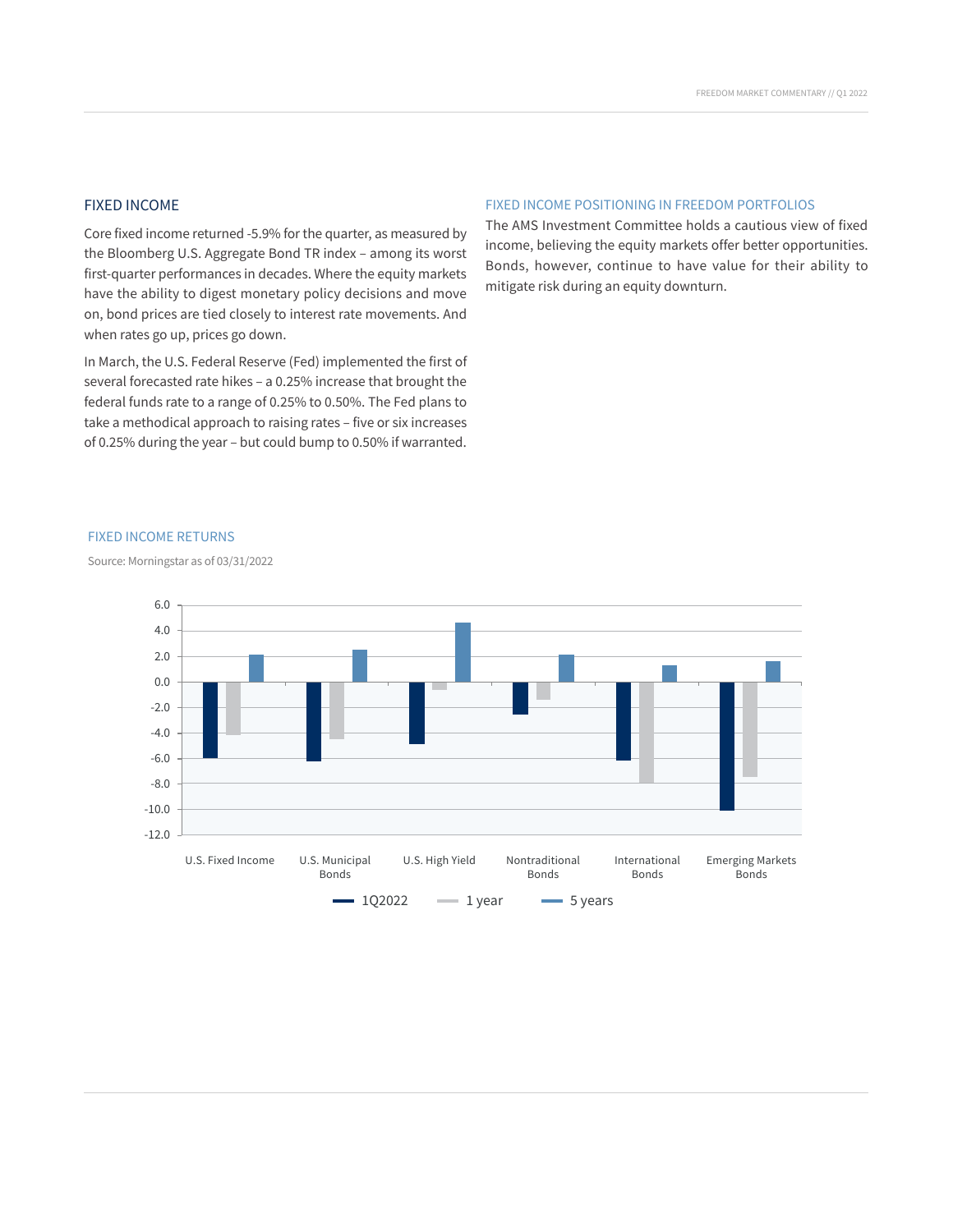#### ALTERNATIVES

Alternative investments returned -1.2% for the quarter, as measured by the U.S. Fund Multistrategy peer group. This asset class, valuable for its ability to provide diversification, purposes. outperformed equities and core fixed income, as would be expected when returns for both are negative.

#### ALTERNATIVES POSITIONING IN FREEDOM PORTFOLIOS

Uniter as The AMS Investment Committee holds a cautious view of alternative investments, which are utilized for diversification purposes.

#### ALTERNATIVE INVESTMENTS RETURNS

Source: Morningstar as of 03/31/2022



#### **OUTLOOK**

The outlook for U.S. economic growth remains positive, though the pace of growth is expected to slow relative to the boom of 2021. Corporate balance sheets appear strong, along with the labor market. For international markets, the outlook is less certain, likely more dependent on the course of events in Ukraine and economic sanctions against Russia, as well as the pandemic.

As the Fed takes a more hawkish approach to monetary policy, a number of rate hikes are projected for 2022. The federal funds rate will likely close the year 0.25% or 0.50% higher than previously expected, but inflationary pressures

are expected to ease, which will help stabilize housing and rent costs and allow strained supply chains an opportunity to catch up.

While volatile markets can be stressful, they also present opportunities. The AMS Investment Committee evaluates Freedom portfolios on a continuous basis, and any changes would be in an attempt to earn the best possible return for the amount of downside risk the committee is willing to tolerate, in alignment with portfolio objectives.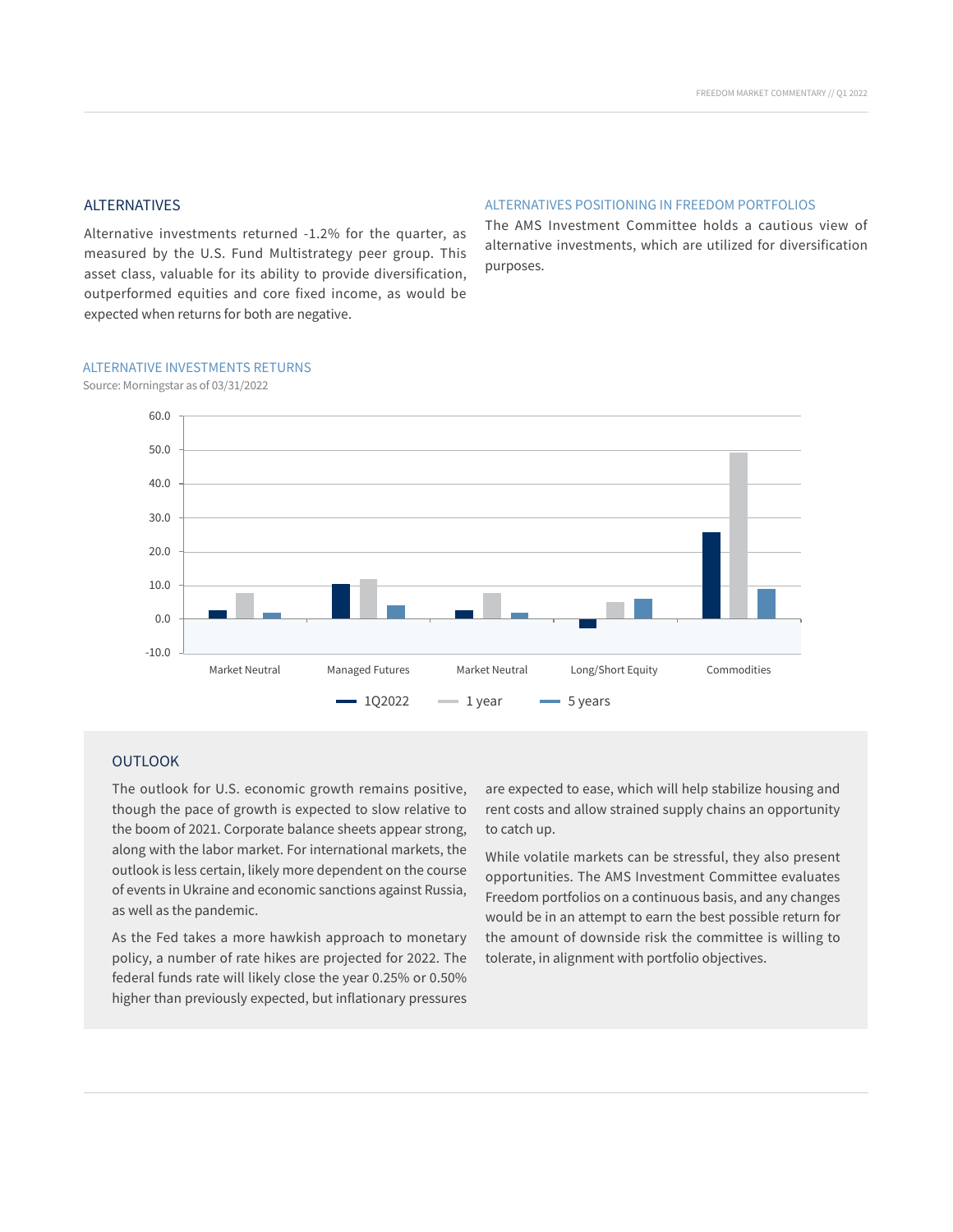The foregoing content reflects the opinions of Raymond James Asset Management Services and is subject to change at any time without notice. Content provided herein is for informational purposes only. There is no guarantee that these statements, opinions or forecasts provided herein will prove to be correct. The charts and tables presented herein are for illustrative purposes only and should not be considered as the sole basis for your investment decision.

Indices and peer groups are not available for direct investment. Any investor who attempts to mimic the performance of an index or peer group would incur fees and expenses that would reduce returns. Asset allocation and diversification do not ensure a profit or protect against a loss. There is no assurance that any investment strategy will be successful.

*Further information on the funds selected for the Freedom portfolios is available by prospectus, which can be obtained through your financial advisor. Investors should carefully consider the investment objectives, risks, charges and expenses of mutual funds and exchange traded funds before investing. The prospectus contains this and other information about the funds and should be read carefully before investing. All investments are subject to risk, including loss.*

You should understand that the annual advisory fee charged in these programs is in addition to the management fees and operating expenses charged by mutual funds and exchange traded funds, if applicable. These additional considerations, as well as the fee schedule, are listed more fully in the Client Agreement and Raymond James & Associate's Form ADV Part 2A.

It is important to review the investment objectives, risk tolerance, tax objectives and liquidity needs before choosing an investment style or manager. All investments carry a certain degree of risk and no one particular investment style or manager is suitable for all types of investors.

Additional risks may include:

- Fixed Income securities (or "bonds") are exposed to various risks, including but not limited to credit (risk of default or principal and interest payments), market and liquidity, interest rate, reinvestment, legislative (changes to the tax code), and call risks.
- There is an inverse relationship between interest rate movements and fixed income prices. Generally, when interest

rates rise, fixed income prices fall and when interest rates fall, fixed income prices generally rise. Short-term bonds with maturities of three years or less will generally have lower yields than long-term bonds, which are more susceptible to interest rate risk.

- International investing involves special risks, including currency fluctuations, different financial accounting standards, and possible political and economic volatility.
- Investing in emerging markets can be riskier than investing in well-established foreign markets. Emerging and developing markets may be less liquid and more volatile because they tend to reflect economic structures that are generally less diverse and mature and political systems that may be less stable than those in more developed countries.
- Investing in small-cap stocks generally involves greater risks and, and therefore, may not be appropriate for every investor. Stocks of smaller or newer or mid-sized companies may be more likely to realize more substantial growth as well as suffer more significant losses than larger or more established issuers.
- These portfolios may be subject to international, smallcap and sector-focus exposures as well. Accounts may have overweighted sector and issuer positions, and may result in greater volatility and risk.
- Alternative investments are generally considered speculative in nature and may involve a high degree of risk, particularly if concentrating investments in one or few alternative investments. These risks are potentially greater and substantially different than those associated with traditional equity or fixed income investments. The investment strategies used by certain funds may require a substantial use of leverage. The investment strategies employed and associated risks are more fully disclosed in each fund's prospectus, which is available from your financial advisor.
- Commodities trading is generally considered speculative because of the significant potential for investment loss. Among the factors that could affect the value of the fund's investments in commodities are cyclical economic conditions, sudden political events, changes in sectors affecting a particular industry or commodity, and adverse international monetary policies. Markets for precious metals and other commodities are likely to be volatile and there may